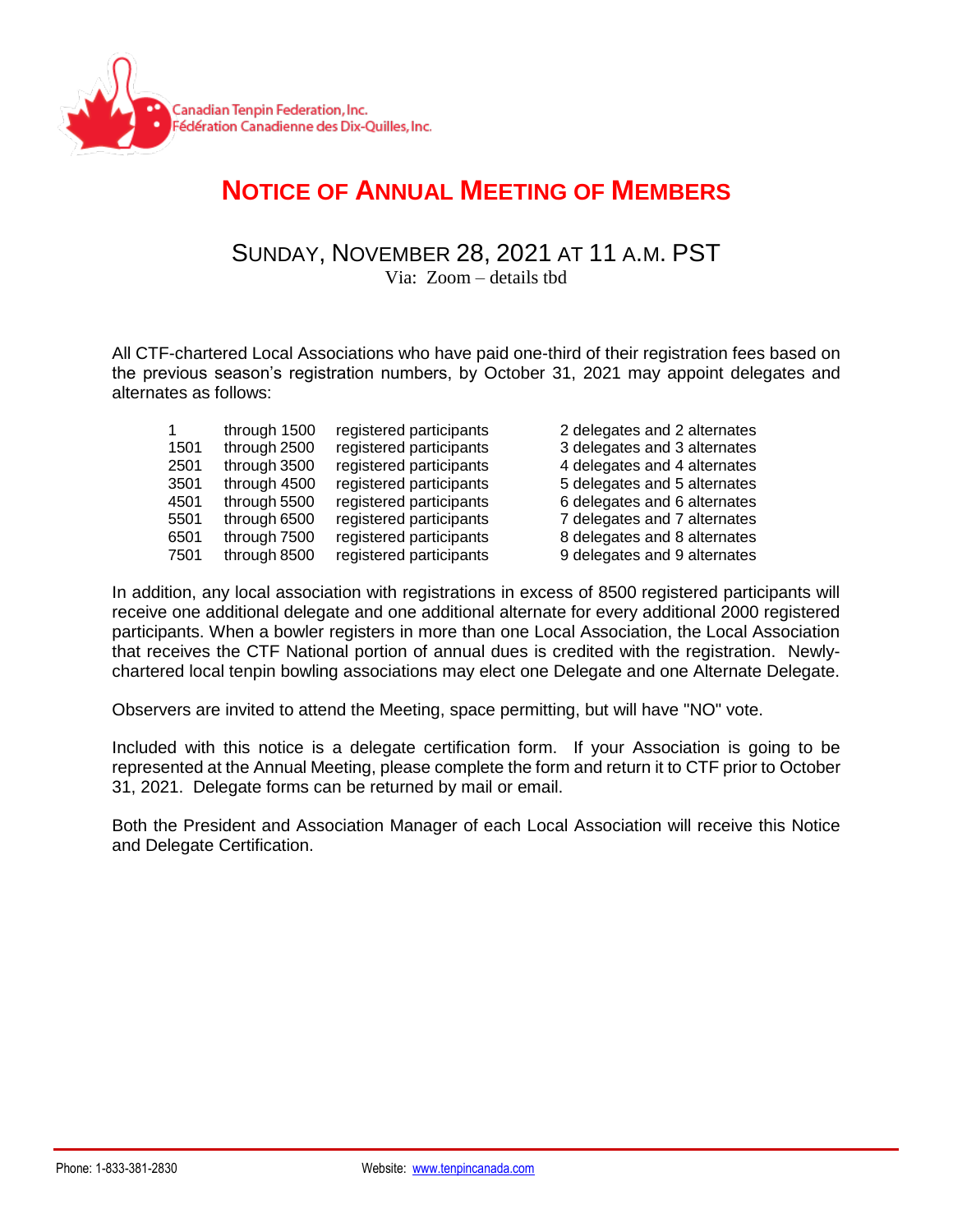## **LOCAL ASSOCIATION DELEGATE CERTIFICATION**

(Please complete and return CTF National Office on or before October 31, 2021)

|                                               |                                                                                                                  | This is to Certify that at a meeting of the $\Box$ Board of Directors / $\Box$ Council of Delegates of the                                                                  |  |
|-----------------------------------------------|------------------------------------------------------------------------------------------------------------------|-----------------------------------------------------------------------------------------------------------------------------------------------------------------------------|--|
| of                                            |                                                                                                                  | (local association name)<br><u> 1989 - Johann Barn, amerikansk politiker (</u><br>(city/province)                                                                           |  |
| held on                                       | and the control of the control of the control of the control of the control of the control of the control of the | , the persons listed below                                                                                                                                                  |  |
|                                               |                                                                                                                  | were duly elected or appointed as Delegate(s) and Alternate(s) respectively of said Local<br>Association to the CTF Annual Meeting, as provided by the CTF National Bylaws. |  |
| <b>DELEGATES</b>                              |                                                                                                                  | # of Delegates _____                                                                                                                                                        |  |
| Delegate #1 Name:<br>Address:<br>City/Prov/PC |                                                                                                                  | Email:                                                                                                                                                                      |  |
| Delegate #2 Name:<br>Address:<br>City/Prov/PC |                                                                                                                  | <u> 1989 - Andrea Barbara, Amerikaansk politiker (d. 1989)</u><br>Email:                                                                                                    |  |
| Delegate #3 Name:<br>Address:                 |                                                                                                                  |                                                                                                                                                                             |  |
| City/Prov/PC<br>Delegate #4 Name:<br>Address: |                                                                                                                  | Email:                                                                                                                                                                      |  |
| City/Prov/PC                                  |                                                                                                                  | Email:                                                                                                                                                                      |  |
| Delegate #5 Name:<br>Address:                 |                                                                                                                  |                                                                                                                                                                             |  |
| City/Prov/PC                                  |                                                                                                                  | Email:                                                                                                                                                                      |  |
| Delegate #6 Name:<br>Address:<br>City/Prov/PC |                                                                                                                  | Email:                                                                                                                                                                      |  |
| Delegate #7 Name:                             |                                                                                                                  |                                                                                                                                                                             |  |
| Address:<br>City/Prov/PC                      |                                                                                                                  | Email:                                                                                                                                                                      |  |
| Delegate #8 Name:<br>Address:                 |                                                                                                                  | <u> 1989 - Johann Stoff, deutscher Stoffen und der Stoffen und der Stoffen und der Stoffen und der Stoffen und de</u>                                                       |  |
| City/Prov/PC                                  | <u> 1989 - Johann Barn, fransk politik amerikansk politik (</u>                                                  |                                                                                                                                                                             |  |
| Delegate #9 Name:<br>Address:                 |                                                                                                                  | <u> 1989 - Johann Stoff, deutscher Stoff, der Stoff, der Stoff, der Stoff, der Stoff, der Stoff, der Stoff, der S</u>                                                       |  |
| City/Prov/PC                                  |                                                                                                                  |                                                                                                                                                                             |  |
| Dated this day of                             |                                                                                                                  | $, 20$ $.$                                                                                                                                                                  |  |
| <b>President Signature</b>                    |                                                                                                                  | <b>Association Manager Signature</b>                                                                                                                                        |  |
| <b>President Name</b>                         |                                                                                                                  | <b>Association Manager Name</b>                                                                                                                                             |  |